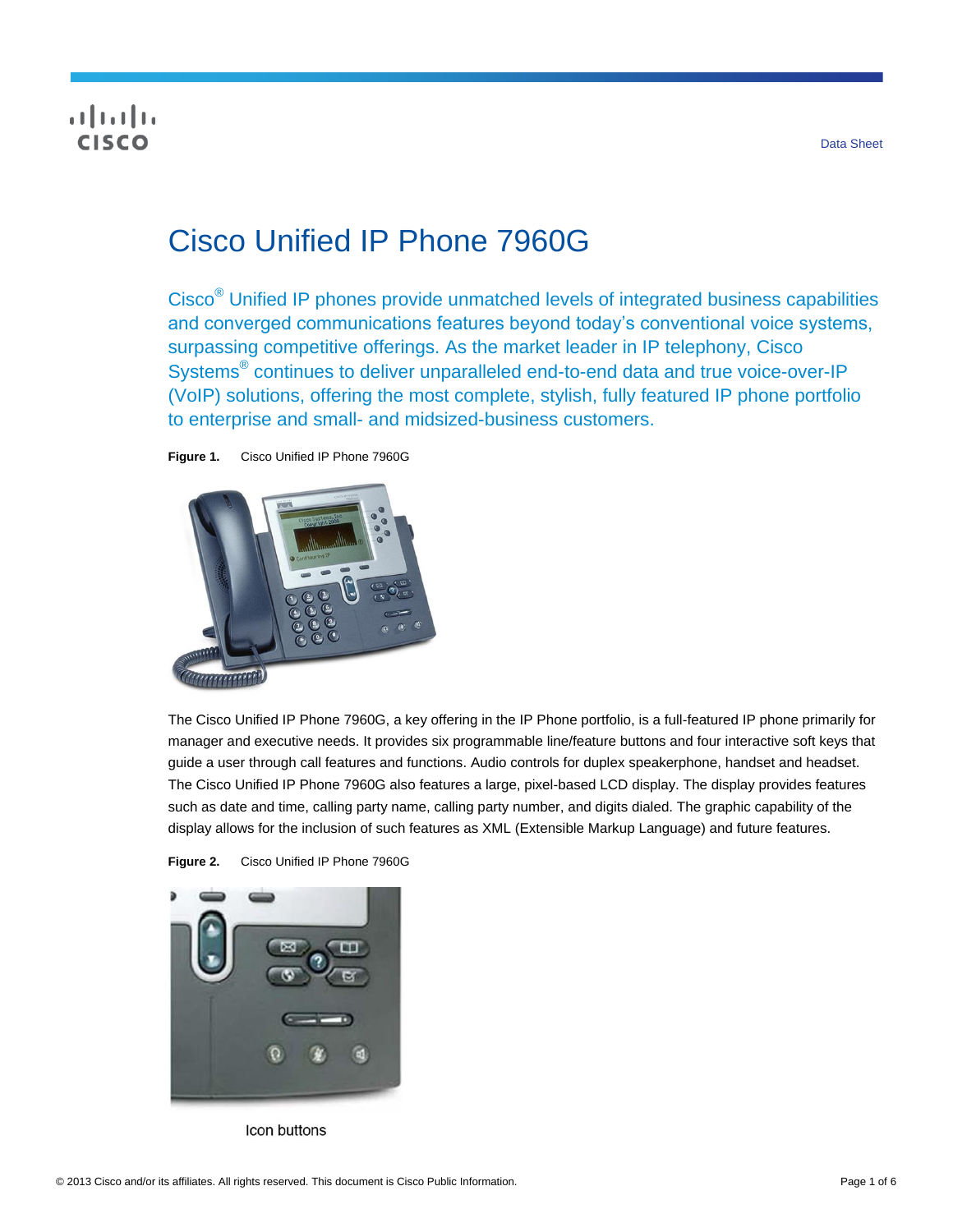

With Word Overlay, English (Included in documentation package with each phone)

# Features

The Cisco Unified IP Phone 7960G is dynamic and designed to grow with system capabilities. Features will keep pace with new changes via software updates to the phone's flash memory. The phone provides many accessibility methods according to user preference. Various methods or paths include buttons, softkeys, a navigation key, and direct access with the use of corresponding "ghost" digits. Each of the features below will have expanded capabilities in the future:

#### **Messages**



Direct access to voice mail. In the near future voice mail speech to text readout on the display.

#### **Directories**

The Cisco Unified IP Phone 7960G identifies incoming messages and categorizes them for users on the screen. This allows users to quickly and effectively return calls using direct dial-back capability.

The corporate directory integrates with the Lightweight Directory Access Protocol (LDAP3) standard directory.

#### **Settings**

The Settings feature key allows the user to adjust display contrast and select from a large of unique ringer sounds, volume settings for all audio such as ringer, handset, headset, and speaker. Network Configuration preferences can also be set up. (Network configuration is usually set up by the System Administrator.) Configuration can either be automatic or manually set up for Dynamic Host Control Protocol (DHCP), Trivial File Transfer Protocol (TFTP), CallManager, and backup CallManagers. A huge advantage is the ability for no hands on moves and changes. Just pick up the phone and move to the new location anywhere on your network. No system administration is required.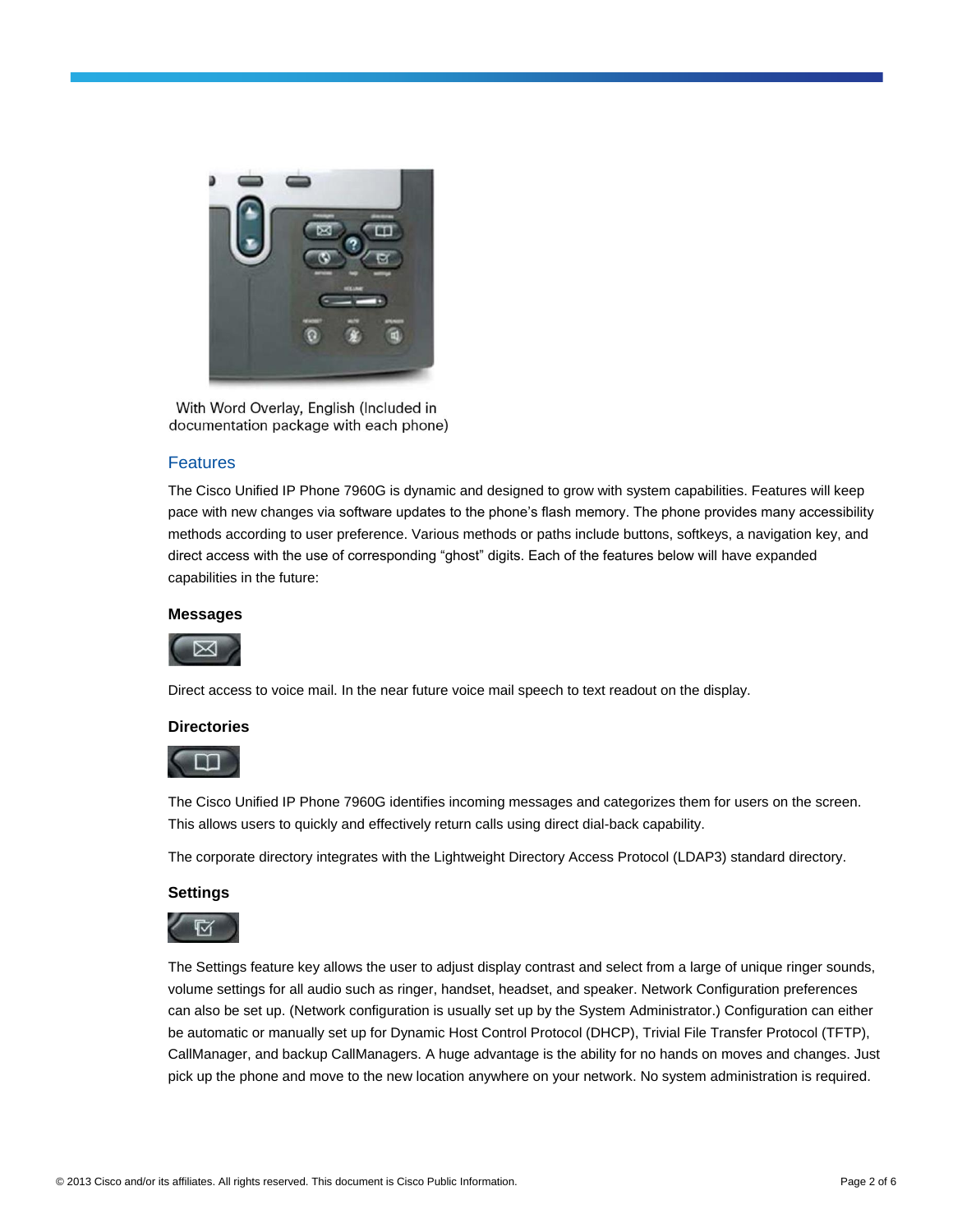#### **Services**



The Cisco Unified IP Phone 7960G allows users to quickly access diverse information such as weather, stocks, quote of the day, or any Web-based information using extensible markup language (XML) to provide a portal to an ever-growing world of features and information.

#### **Help**



The online help feature gives users information about the phone's keys, buttons, and features. The pixel display allows for greater flexibility of features and significantly expands the information viewed when using features such as Services, Information, Messages, and Directory. For example, the Directory button can show local and serverbased directory information.

The Cisco Unified IP Phone 7960G features high-quality, speakerphone technology. It also includes an easy-to-use speaker on/off button and microphone mute buttons. These buttons are lit when active.



The internal Cisco two-port Ethernet switch allows for a direct connection to a 10/100BASE-T Ethernet network via an RJ-45 interface with single LAN connectivity for both the phone and a co-located PC. The system administrator can designate separate virtual LANs (VLANs) (802.1Q) for the PC and Cisco Unified IP Phones providing improved security and reliability of voice and data traffic.

A dedicated headset port eliminates the need for a separate amplifier when using a headset. This allows the handset to remain in its cradle, making headset use simpler. The Cisco Unified IP phone's convenient volume control button provides for easy decibel-level adjustments for the speakerphone, handset, headset, and ringer. The handset is ADA and HAC compliant with a maximum handset volume of 12 dB. New 508 capability can be achieved using an in-line handset amplifier such as Walker Equipments W-10 and CE-100 amplifiers.

The dial pad is also ADA compliant.

The footstand of the Cisco Unified IP Phone 7960G is adjustable from flat to 60 degrees to provide optimum display viewing and comfortable use of all buttons and keys. The footstand is keyed to match standard wall jack configurations for wall mounting. Two optional wall mount brackets are also offered as noted below.

The Cisco Unified IP Phone 7960G can also receive power down the LAN from any of the Cisco inline powercapable blades and boxes.

For added security, the audible dual-tone multifrequency (DTMF) tones are masked when the speakerphone mode is used.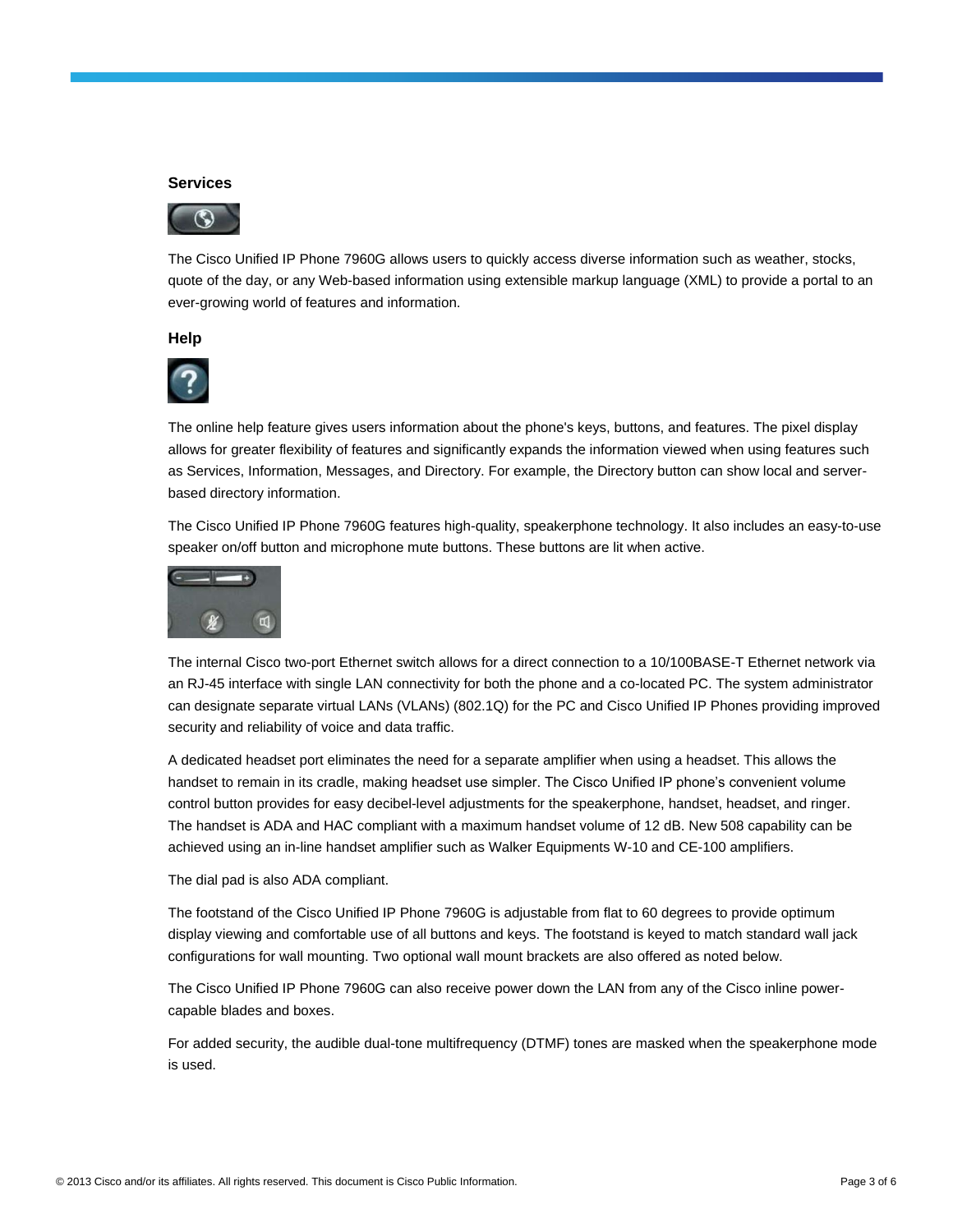Other Cisco Unified IP Phone 7960G features include:

- 24+ user-adjustable ring tones
- A hearing-aid-compatible handset (meets American Disabilities Act [ADA] requirements) and HAC compliance for magnetic coupling to approved HAC hearing aids
- G.711 and G.729a audio compression
- H.323 compatible and Microsoft NetMeeting compatibility
- An IP address assignment DHCP client or statically configured
- Comfort noise generation and voice activity detection (VAD) programming on a system basis
- EIA/TIA RS-232 port for future add-on options such as line expansion, security access, and more

The phone also includes the following settings:

- Display contrast
- Ring type
- Network configuration
- Call status

# **Specifications**

- Download firmware changes from Cisco CallManager and CCO
- Dimensions: 82 x 10.5 x 6 in. (20.32 x 26.67 x 15.24 cm) (H x W x D)
- Phone weight:  $3.5$  lb  $(1.6 \text{ kg})$
- Polycarbonate acrylonitrile butadiene styerene (ABS) plastic in textured dark gray color with silver bezel
- 48 VDC required, supplied locally at the desktop using an optional AC to DC power supply (CP-PWR-CUBE-3=)

Also requires ordering one of the AC country cords below.

# **AC Country Power Cords**

- CP-PWR-CORD-AP= (Asia Pacific)
- CP-PWR-CORD-AR= (Argentina)
- CP-PWR-CORD-AU= (Australia)
- CP-PWR-CORD-CE= (Central Europe)
- CP-PWR-CORD-JP= (Japan)
- CP-PWR-CORD-NA= (North America)
- CP-PWR-CORD-SW= (Switzerland)
- CP-PWR-CORD-UK= (United Kingdom)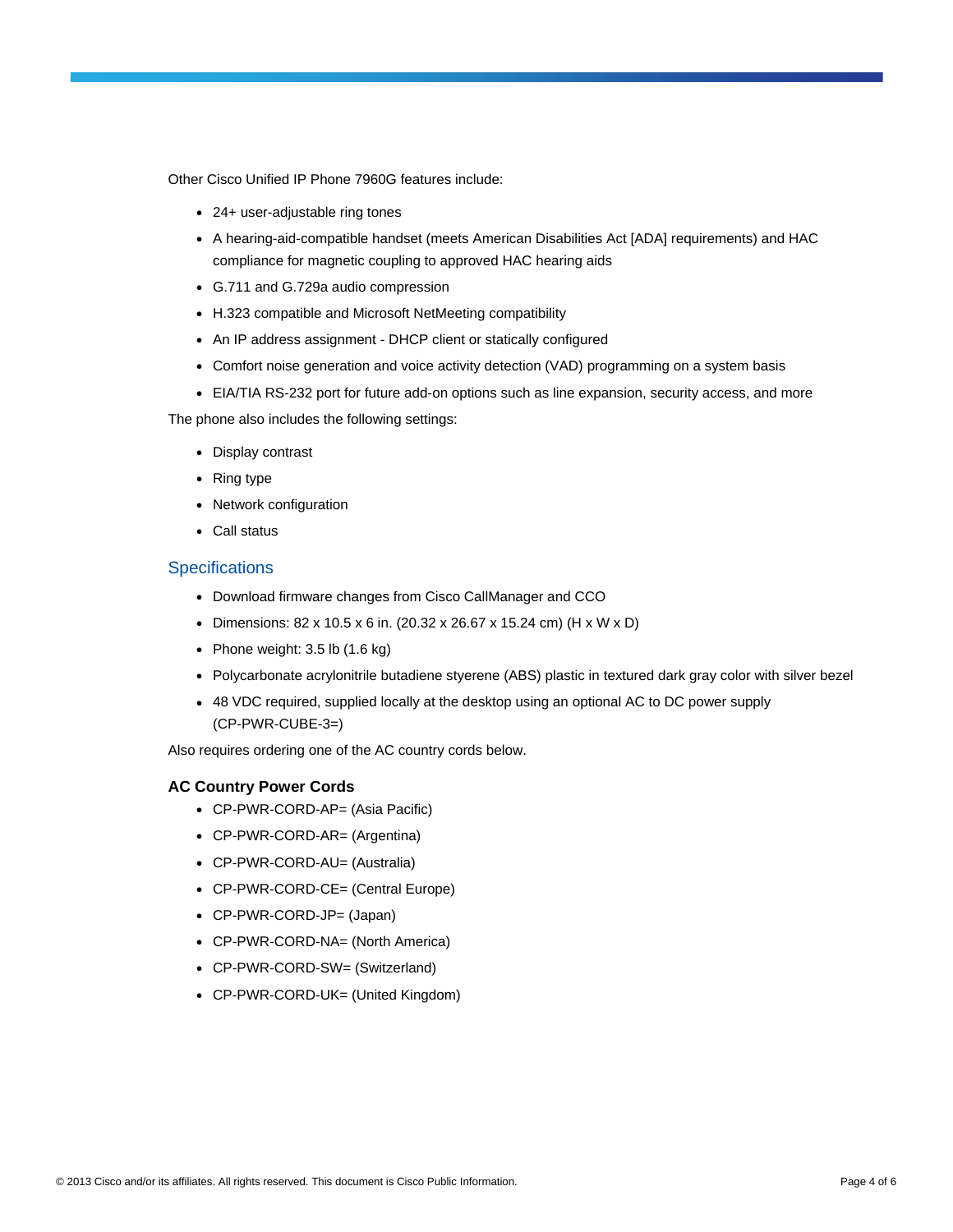#### **Temperature**

- Operating temperature: 32°F to 104°F (0°C to 40°C)
- Relative humidity: 10 percent to 95 percent (noncondensing)
- Storage temperature: 14°F to 140°F (-10°C to 60°C)

# **Certification**

- Regulatory Compliance
	- CE Marking
- Safety
	- Underwriters Laboratories (UL) 60950
	- Canadian Standards Association (CSA) C22.2 No. 60950
- Electro-Magnetic Compatibility (EMC)
	- Federal Communications Commission (FCC) Part 15 (CFR 47) Class B
	- ICES-003 Class B
	- EN55022 Class B
	- CISPR22 Class B
	- AS/NZ 3548 Class B
	- VCCI Class B
	- EN55024
	- EN 50082-1
	- EN 61000-3-2
	- EN 61000-3-3
- Telecom
	- FCC Part 68 (CFR47) hearing aid compatible (HAC)
	- IC CS-03

#### **Ordering Information for Cisco Unified IP Phone 7960G**

| <b>Part Number</b> | <b>Description</b>                                                        |
|--------------------|---------------------------------------------------------------------------|
| <b>CP-7960G</b>    | Cisco Unified IP Phone 7960G                                              |
| $CP-7960G=$        | Cisco Unified IP Phone 7960G, spare                                       |
| CP-7960G-CH1       | Cisco Unified IP Phone 7960G, for Channels, with one station user license |

Note: All Cisco Unified IP phones require the purchase of a phone technology license, regardless of call protocol being used.

#### **Accessories Ordering Information**

Optional wall mount kits are available in both locking and non-locking versions:

- CP-LCKNGWALLMOUNT=
- CP-WALLMOUNTKIT=